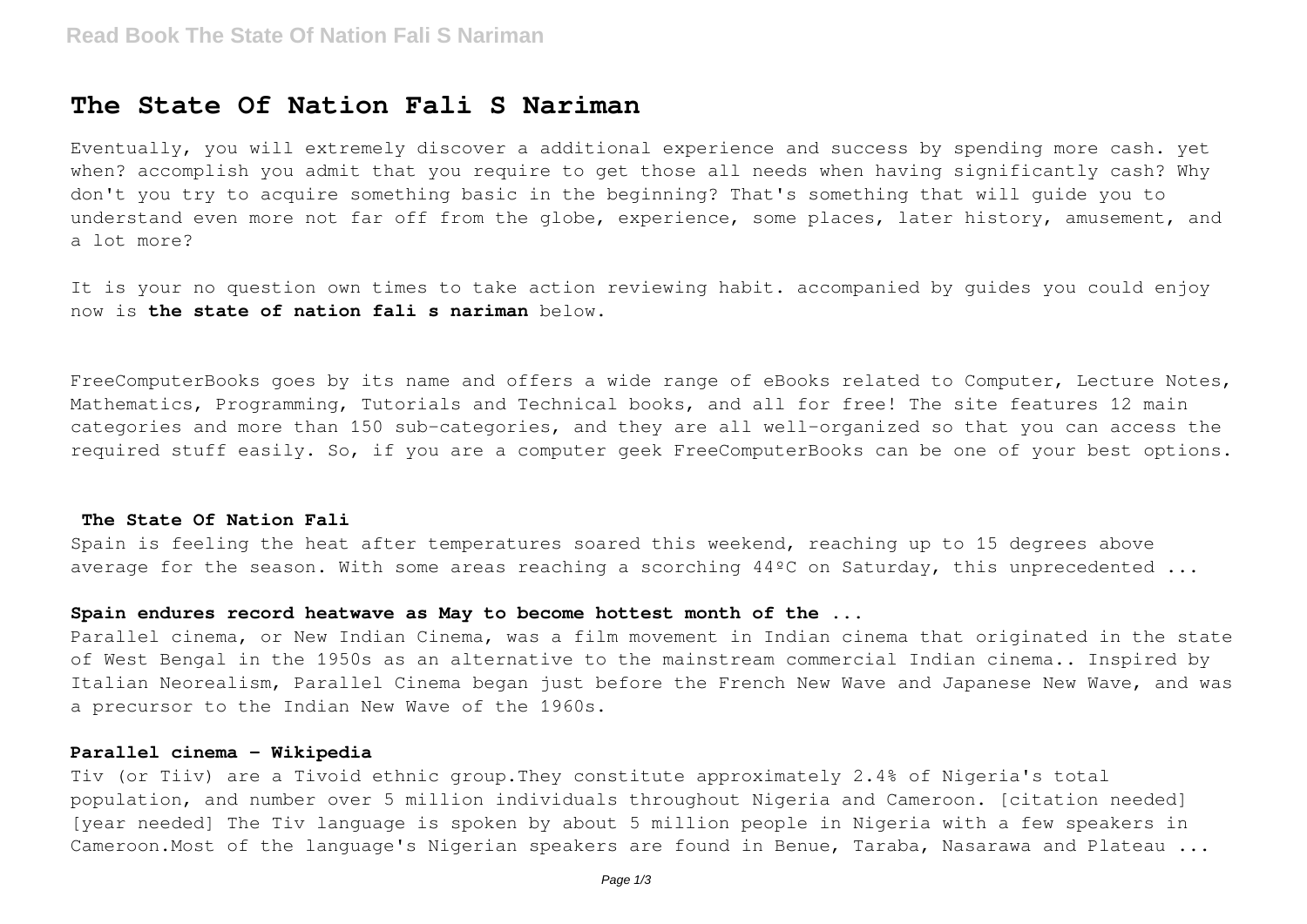#### **Tiv people - Wikipedia**

The person posting the comment will be in sole ownership of its responsibility. According to the central government's IT rules, obscene or offensive statement made against a person, religion, community or nation is a punishable offense, and legal action would be taken against people who indulge in such activities.

## **MEA holds a Training program on Investment Treaty Arbitration**

Barcelona's Ferran Torres, right, vies for the ball with Cadiz's Fali during a Spanish La Liga soccer match between FC Barcelona and Cadiz at the Camp Nou stadium in Barcelona, Spain, Monday ...

# **5 teams fight to avoid relegation in Spanish league**

The scheme was launched in 2015 to help state governments in issuing Soil Health Cards to all farmers across the country. The Soil Health Cards offer farmers information on the nutrient condition of their soil, as well as advice for the proper application of fertilizers to improve soil health and fertility. 2.

# **Important Government Schemes & Programmes in Agriculture**

This figure includes 1.9 million Syrians registered by UNHCR in Egypt, Iraq, Jordan and Lebanon, 3.76 million Syrians registered by the Government of Turkey, as well as more than 41 k Syrian refugees registered in North Africa.

#### **Situation Syria Regional Refugee Response - UNHCR**

Inconvenience The state of quality of being inconvenient Something inconvenient; a hindrance, trouble, or difficulty Danger:- The state of being vulnerable to injury, loss, or evil risk A person or a thing that may cause injury pain etc. Obstruct:- To block (a road a passageway, etc.) with an obstacle To make (progress or activity) difficult.

#### **Shreya Singhal vs U.O.I on 24 March, 2015 - Indian Kanoon**

The recognition of contempt of court and to punish for contempt is essential for a nation such as India which is based on the concept of rule of law, which requires supremacy of law, since the judiciary is considered, as the last bastion of hope and justice for the citizens of any nation. ... According to Fali S Nariman "Criminal contempt has ...